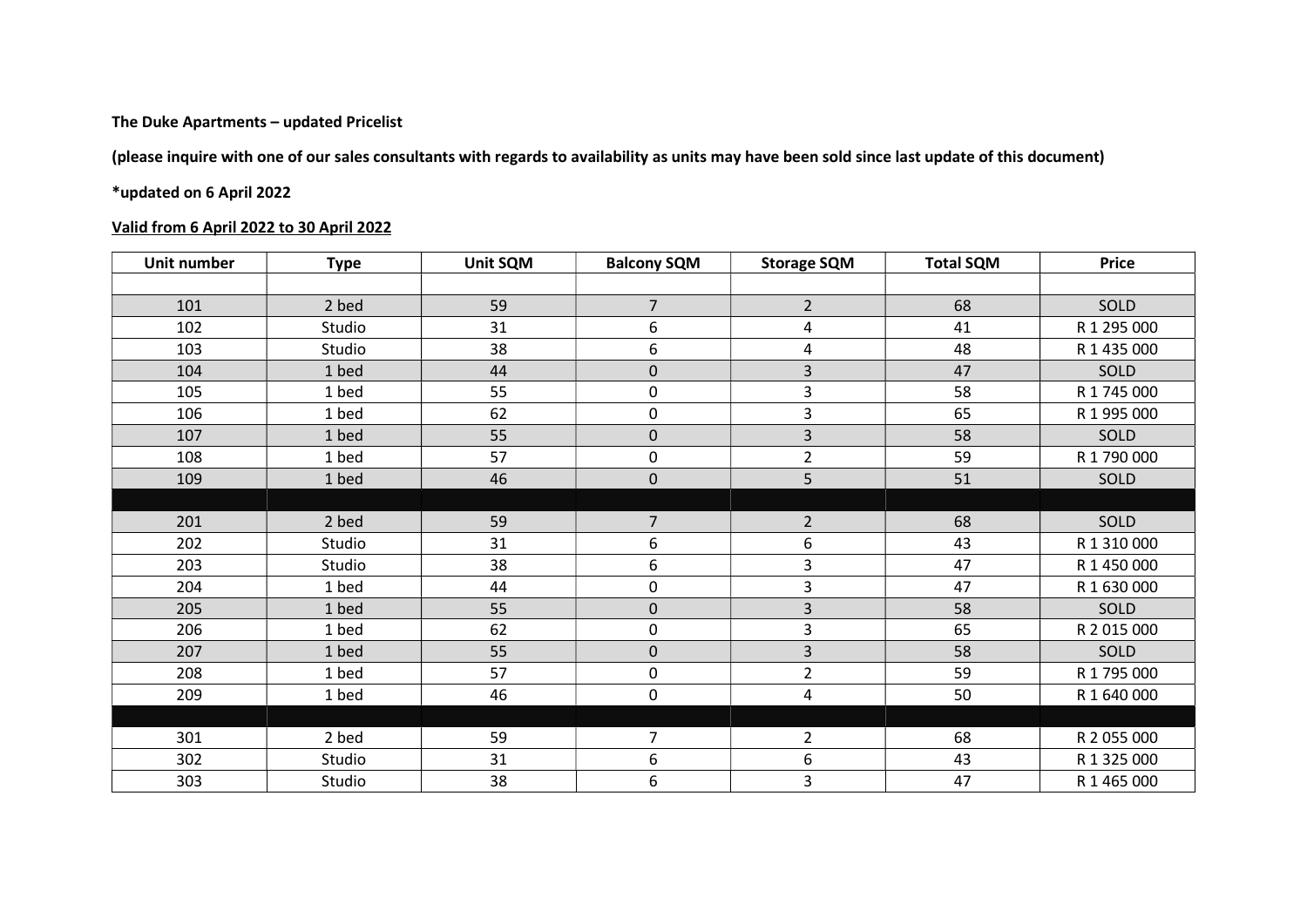| 304 | 1 bed  | 44 | $\pmb{0}$      | 3                       | 47 | R 1 640 000 |
|-----|--------|----|----------------|-------------------------|----|-------------|
| 305 | 1 bed  | 55 | $\pmb{0}$      | 3                       | 58 | SOLD        |
| 306 | 1 bed  | 62 | $\pmb{0}$      | $\overline{\mathbf{3}}$ | 65 | SOLD        |
| 307 | 1 bed  | 55 | $\pmb{0}$      | $\overline{3}$          | 58 | SOLD        |
| 308 | 1 bed  | 57 | $\mathbf 0$    | $\overline{2}$          | 59 | SOLD        |
| 309 | 1 bed  | 46 | $\pmb{0}$      | 4                       | 50 | R 1 655 000 |
|     |        |    |                |                         |    |             |
| 401 | 2 bed  | 59 | $\overline{7}$ | $\overline{2}$          | 68 | R 2 075 000 |
| 402 | Studio | 31 | 6              | 6                       | 43 | R 1 345 000 |
| 403 | Studio | 38 | 6              | 3                       | 47 | R 1 480 000 |
| 404 | 1 bed  | 44 | $\pmb{0}$      | 3                       | 47 | R 1 655 000 |
| 405 | 1 bed  | 55 | $\pmb{0}$      | $\overline{\mathbf{3}}$ | 58 | SOLD        |
| 406 | 1 bed  | 62 | $\pmb{0}$      | $\overline{\mathbf{3}}$ | 65 | SOLD        |
| 407 | 1 bed  | 55 | $\pmb{0}$      | $\overline{\mathbf{3}}$ | 58 | SOLD        |
| 408 | 1 bed  | 57 | $\pmb{0}$      | $\overline{2}$          | 59 | SOLD        |
| 409 | 1 bed  | 46 | $\pmb{0}$      | $\overline{\mathbf{4}}$ | 50 | SOLD        |
|     |        |    |                |                         |    |             |
| 501 | 2 bed  | 59 | $\overline{7}$ | $\overline{2}$          | 68 | R 2 135 000 |
| 502 | Studio | 31 | 6              | 6                       | 43 | R 1 375 000 |
| 503 | Studio | 38 | 6              | 3                       | 47 | R 1 510 000 |
| 504 | 1 bed  | 44 | $\pmb{0}$      | $\overline{3}$          | 47 | SOLD        |
| 505 | 1 bed  | 55 | $\pmb{0}$      | $\overline{\mathbf{3}}$ | 58 | SOLD        |
| 506 | 1 bed  | 62 | $\pmb{0}$      | $\overline{\mathbf{3}}$ | 65 | SOLD        |
| 507 | 1 bed  | 55 | $\pmb{0}$      | $\overline{\mathbf{3}}$ | 58 | SOLD        |
| 508 | 1 bed  | 57 | $\pmb{0}$      | $\overline{2}$          | 59 | SOLD        |
| 509 | 1 bed  | 46 | $\mathbf 0$    | $\overline{\mathbf{4}}$ | 50 | SOLD        |
|     |        |    |                |                         |    |             |
| 601 | 2 bed  | 59 | $\overline{7}$ | $\overline{2}$          | 68 | SOLD        |
| 602 | Studio | 31 | 6              | 6                       | 43 | R 1 415 000 |
| 603 | Studio | 38 | 6              | 3                       | 47 | R 1 545 000 |
| 604 | 1 bed  | 44 | $\pmb{0}$      | $\overline{\mathbf{3}}$ | 47 | SOLD        |
| 605 | 1 bed  | 55 | $\mathsf 0$    | $\overline{\mathbf{3}}$ | 58 | SOLD        |